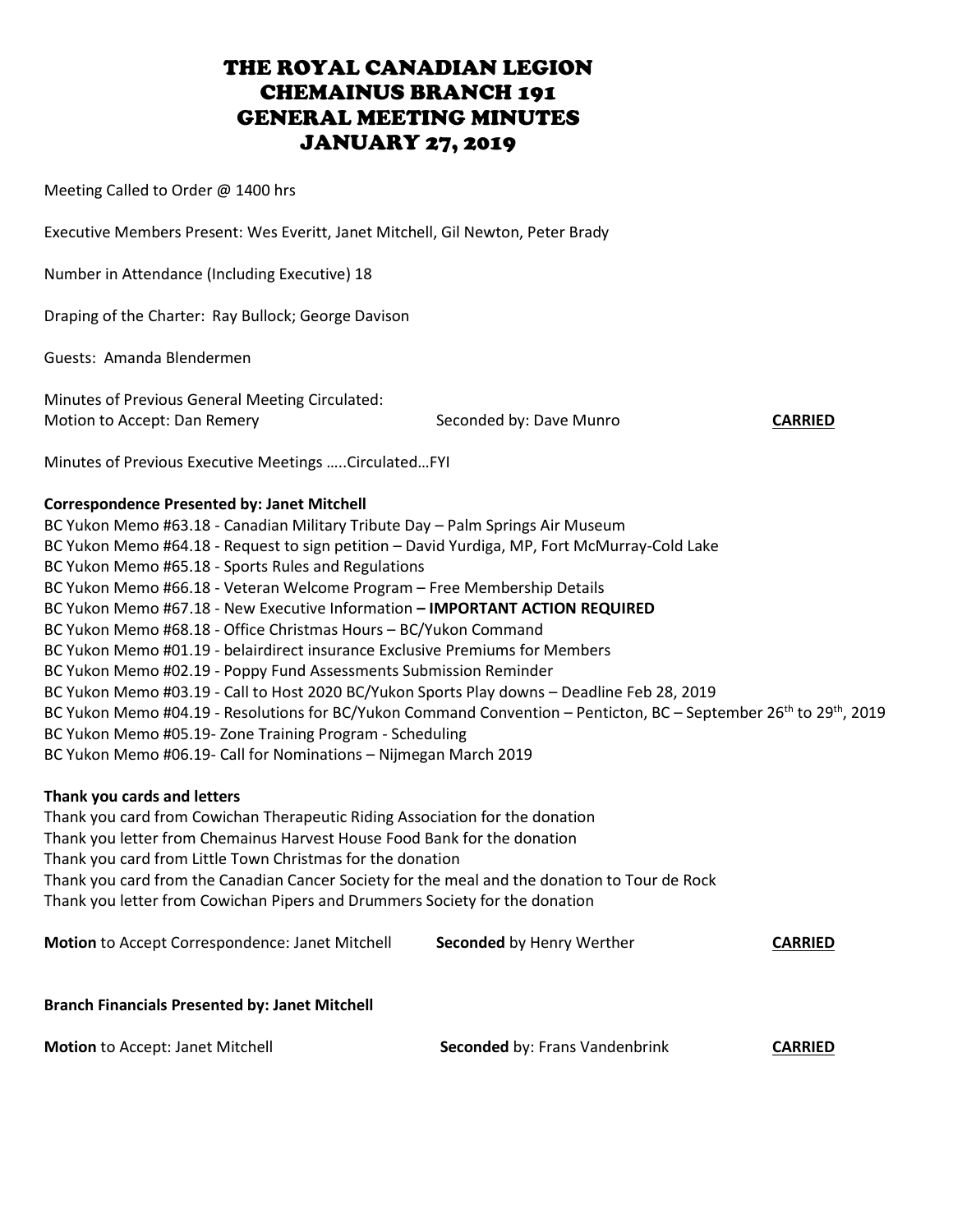## **Bingo & Meat Draw Report Presented by: Janet Mitchell**

Reconciled Bingo Bank Balance at December 31 is \$7,545.27. The annual 15% for 2018 is \$2,963.83. Reconciled Meat Draw Bank Balance at December 31 is \$7,043.39. The annual 15% for 2018 is \$2,463.74. These amounts will be deposited to the General account.

| Motion to Accept: Janet Mitchell                                                                                                                                             |           | Seconded by: Dan Remery        | <b>CARRIED</b> |
|------------------------------------------------------------------------------------------------------------------------------------------------------------------------------|-----------|--------------------------------|----------------|
| Donations Presented by: Janet Mitchell<br>Cowichan Pipers and Drummers - \$1500.00 from Bingo<br>Cowichan Valley School District - Young Author's Conference \$500 Meat Draw |           |                                |                |
| Motion to Accept: Janet Mitchell                                                                                                                                             |           | Seconded by: David Nielson     | <b>CARRIED</b> |
| <b>COMMITTEE REPORTS</b>                                                                                                                                                     |           |                                |                |
| <b>Membership Presented by: Janet Mitchell</b>                                                                                                                               |           |                                |                |
| <b>New Members</b>                                                                                                                                                           |           |                                |                |
| <b>Irene Culver</b>                                                                                                                                                          | Affiliate |                                |                |
| Doris Hyde                                                                                                                                                                   | Affiliate |                                |                |
| Chrissy Belinda Kemppi                                                                                                                                                       | Affiliate |                                |                |
| Peter Leckie                                                                                                                                                                 | Affiliate |                                |                |
| Barbara MacQueen                                                                                                                                                             | Ordinary  |                                |                |
| <b>William MacQueen</b>                                                                                                                                                      | Ordinary  |                                |                |
| Daniel Manning                                                                                                                                                               | Ordinary  |                                |                |
| <b>Transfers</b>                                                                                                                                                             |           |                                |                |
| Linda Bullock                                                                                                                                                                | Associate | <b>Transfer from Ladysmith</b> |                |
| <b>Wesley Barnaby</b>                                                                                                                                                        | Ordinary  | Transfer from Ladysmith        |                |
| <b>Patrick Mannion</b>                                                                                                                                                       | Ordinary  | <b>Transfer from Ladysmith</b> |                |
| Guy Zimmerman                                                                                                                                                                | Ordinary  | Transfer from Ladysmith        |                |
| Motion to Accept: Janet Mitchell                                                                                                                                             |           | Seconded by: Dave Munro        | <b>CARRIED</b> |

## **PRO Presented by: Colin Murphy** - No Report

## **Ways & Means Presented by:**

Jan. 13 - Chemainus Poster and Literary Presentations, some snacks were left over and will be used for the Zone presentations on February 23rd.

Jan. 19 – Robbie Burns Dinner – Sixty seven tickets were sold \$, 1,675.00 plus entertainers spouses \$60.00 for a total of \$1,735.00. The entertainment was paid \$400.00, food costs were \$540.31. Advertising costs have not been calculated at this time.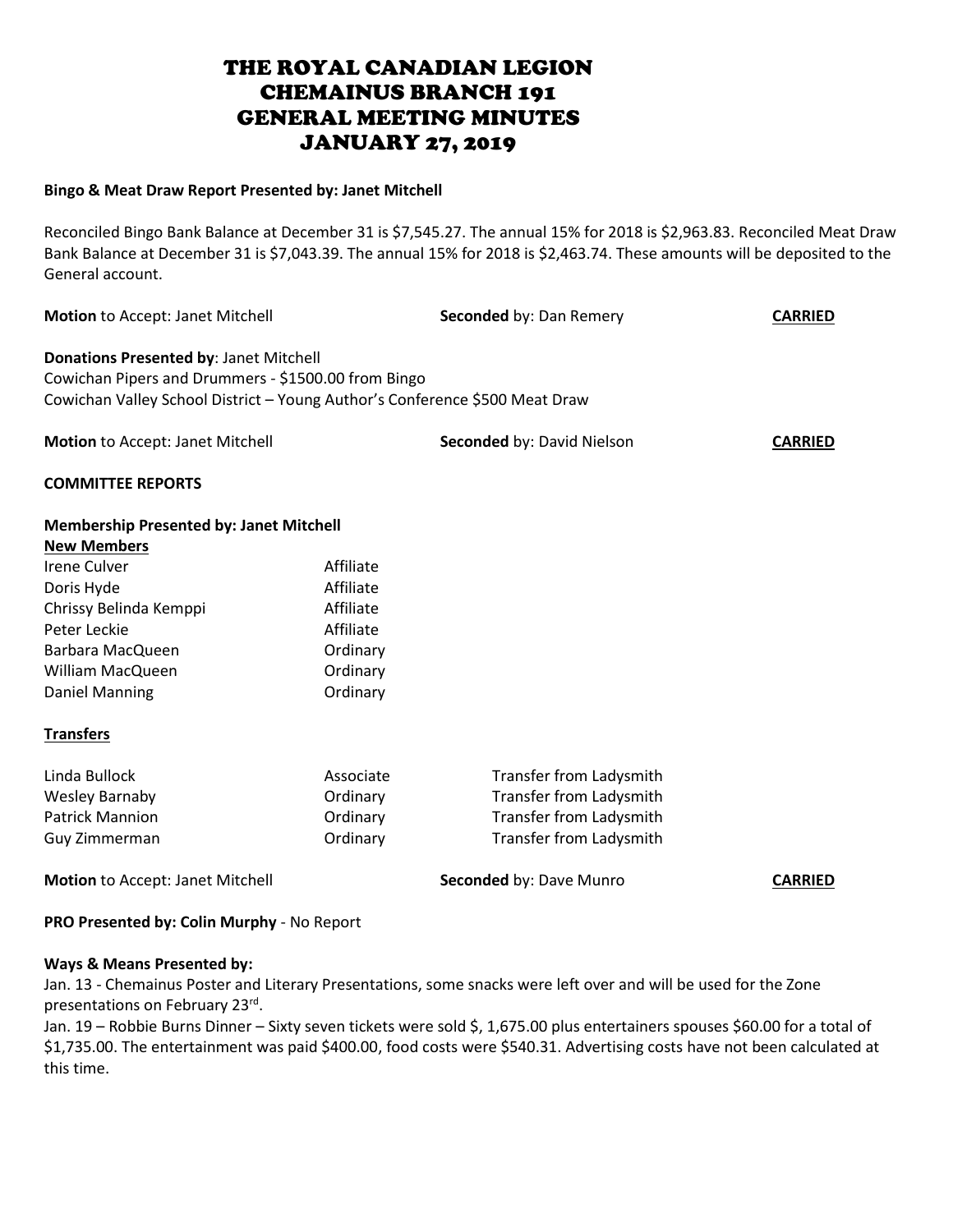**Bar Presented by: Peter Brady -** Valentine's Steak and Chicken BBQ to be held on February 16th, net proceeds to go to the Wounded Warriors.

**House Presented by**: **Gil Newton -** Doug Simmonds, Keith Palou and Gil will remove the rest of the chimney in April. The flashing on the shelter needs to be fixed, damage from the storm.

**Service Officer Presented by: Wes Everitt** - Three veterans have approached the branch for assistance.

Poppy Presented by: Janet Mitchell: - Poster and Literary Presentations were held on January 13<sup>th</sup>. The event was well attended even though there were only half of the entries. St. Joseph's Elementary School has closed and is sorely missed as they provided over sixty entries each year. Thank you to all the volunteers, Chemainus Community Band and the other invited guests. The Zone presentations will be held on Saturday, February 23 in our hall at 11:00 am.

**Sick & Visiting Presented by**: No Report

**Youth & Sports Presented by**: No Report

**SGT. At Arms Presented by: Wes Everitt** - The Colour Party attended the Poster and Literary presentations and did attend the funeral for George Davison as the Honour Guard for the coffin.

**Zone Report Presented by: Wes Everitt** - Zone meeting Sunday, February 3<sup>rd</sup>, at 1:30 pm at Sooke Branch #54

**Honours & Awards Presented by Wes Everitt**; - Fourteen bracelets were donated to the branch and were given out to fourteen volunteers, everyone was very pleased.

**Motion to Accept Committee Reports: Dave Munro <b>Seconded** by: Frans Vandenbrink **CARRIED** 

## **OLD BUSINESS:**

Vets' Dinner SUE – Received approval for \$1,620.02 for deposit from our Poppy funds to the branch General account.

## **By laws**

**Motion** made by Peter Brady to amend **By Law 613** to read - No member shall be eligible to be elected President unless he /she has served one (1) year on the branch executive within three (3) years immediately preceding the elective year. **Seconded:** Wes Everitt **CARRIED**

**Motion** made by Peter Brady to amend **By Law 614** to read – No member shall be eligible to be elected 1<sup>st</sup> Vice President of  $2^{nd}$  Vice President unless he/she has served one (1) year on the Branch Executive within the three (3) years immediately preceding the elective year.

**Seconded:** Dan Remery **CARRIED**

**Motion** made by Peter Brady to amend **By Law 617** to read – The following officers and executive members shall be elected annually at the General Meeting in the month of May, taking office July 1<sup>st</sup>. **Change a.** Six (6) executive members will change from two (2) years to one (1) year, because of recruitment problems getting members to commit for two (2) years. **Change b**. Not required

**Seconded:** Wes Everitt **CARRIED** 

**Motion** made by Peter Brady to appoint Greg Chisholm and Ron Thistlethwaite to the By Law Committee **Seconded: Henry Werther CARRIED**